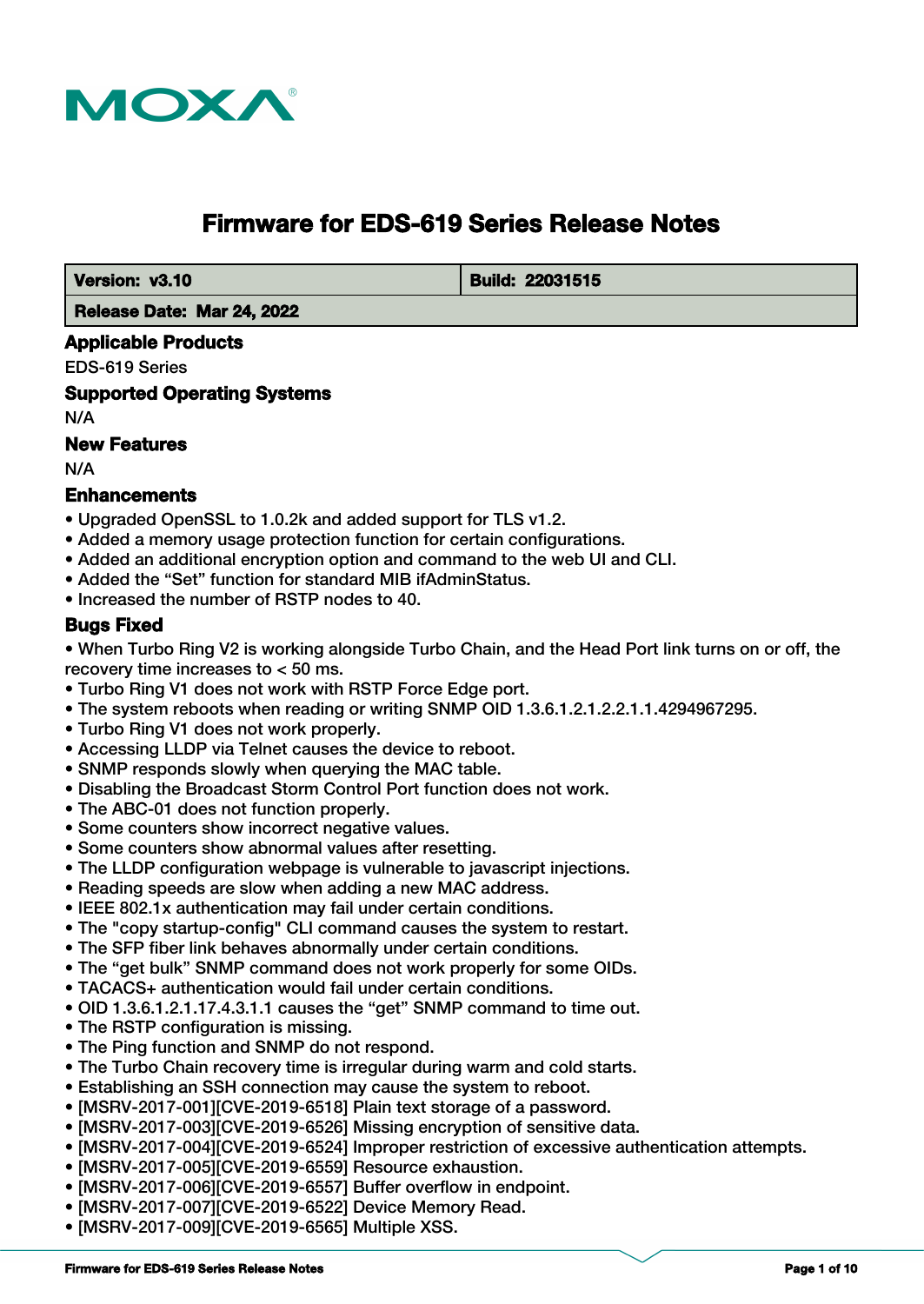

- [MSRV-2017-013] Use of a broken or risky cryptographic algorithm.
- [MSRV-2017-014] Use of hard-coded cryptographic key.
- [MSRV-2017-015] Use of hard-coded password.
- [MSRV-2017-018] Weak password requirements.
- [MSRV-2017-019] Information exposure.
- [MSRV-2017-020][CVE-2017-13703] Buffer overflow in the session ID.
- [MSRV-2017-021][CVE-2017-13702] Cookie management.
- [MSRV-2017-022][CVE-2017-13700] Cross-site scripting (XSS).
- [MSRV-2017-026] Use of a broken or unsecure cryptographic algorithm.
- [MSRV-2019-002] XSS vulnerability in the LLDP diagnostic page.
- [MSRV-2019-003] Denial of Service (web service) by improper HTTP GET command.

• [MSRV-2019-004] Denial of Service (web service) by over-sized firmware upgrade through HTTP/HTTPS.

• [MSRV-2019-005] Denial of Service (web service) by excessive length of HTTP GET command.

#### **Changes**

N/A

#### **Notes**

• MSRV is Moxa's internal security vulnerability tracking ID.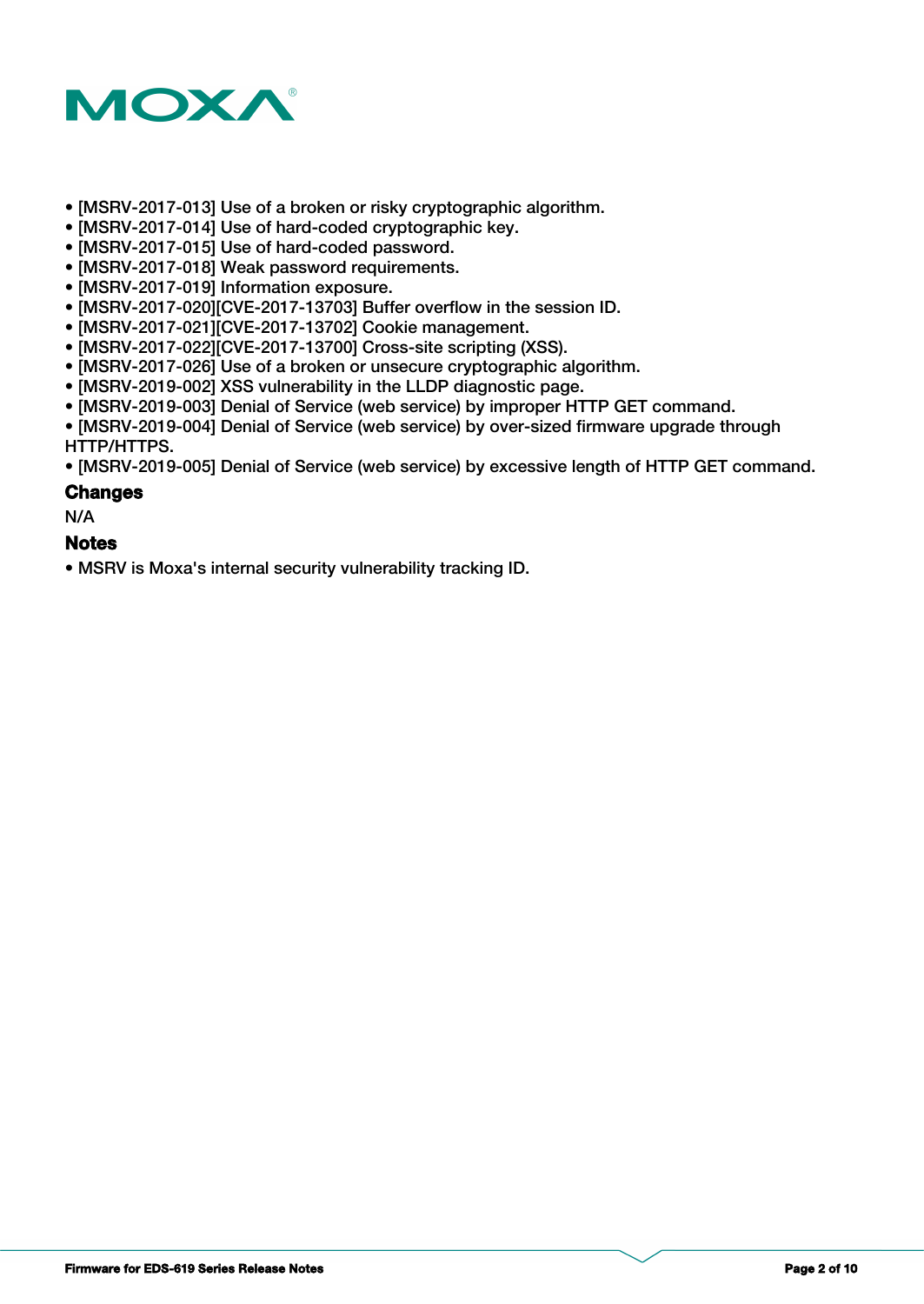

### **Version: v3.8 Build: 17041115**

#### **Release Date: May 04, 2017**

# **Applicable Products**

#### EDS-619 Series

### **Supported Operating Systems**

N/A

# **New Features**

N/A

# **Enhancements**

- Added warning message when default password was not changed.
- Encrypted security keys in user interface.
- Enhanced RSTP compatibility.

# **Bugs Fixed**

- Cross-site scripting vulnerability.
- Denial of Service attack vulnerability.
- Privilege escalation vulnerability.
- SSL v2/v3 vulnerability in HTTPS.
- Web console cannot be accessed due to SNMP get bulk.
- Specific CLI command cause switch reboot with default settings.
- Add a new VLAN will change IGMP querier state from disable to enable.
- Can not save configurations to the ABC-01 via IE browser.
- Rate limit could not be set in web UI.
- PTP timestamp error in announce Message.
- Telnet hangs after SSH disabled.
- Corrected RSTP edge definition in exported configuration file.
- Corrected authorization of Radius/TACACS+ login.
- Display issue with JAVA applet.
- Corrected RSTP Auto-Edge behavior.
- System rebooted after specific CLI command.

# **Changes**

# N/A

#### **Notes**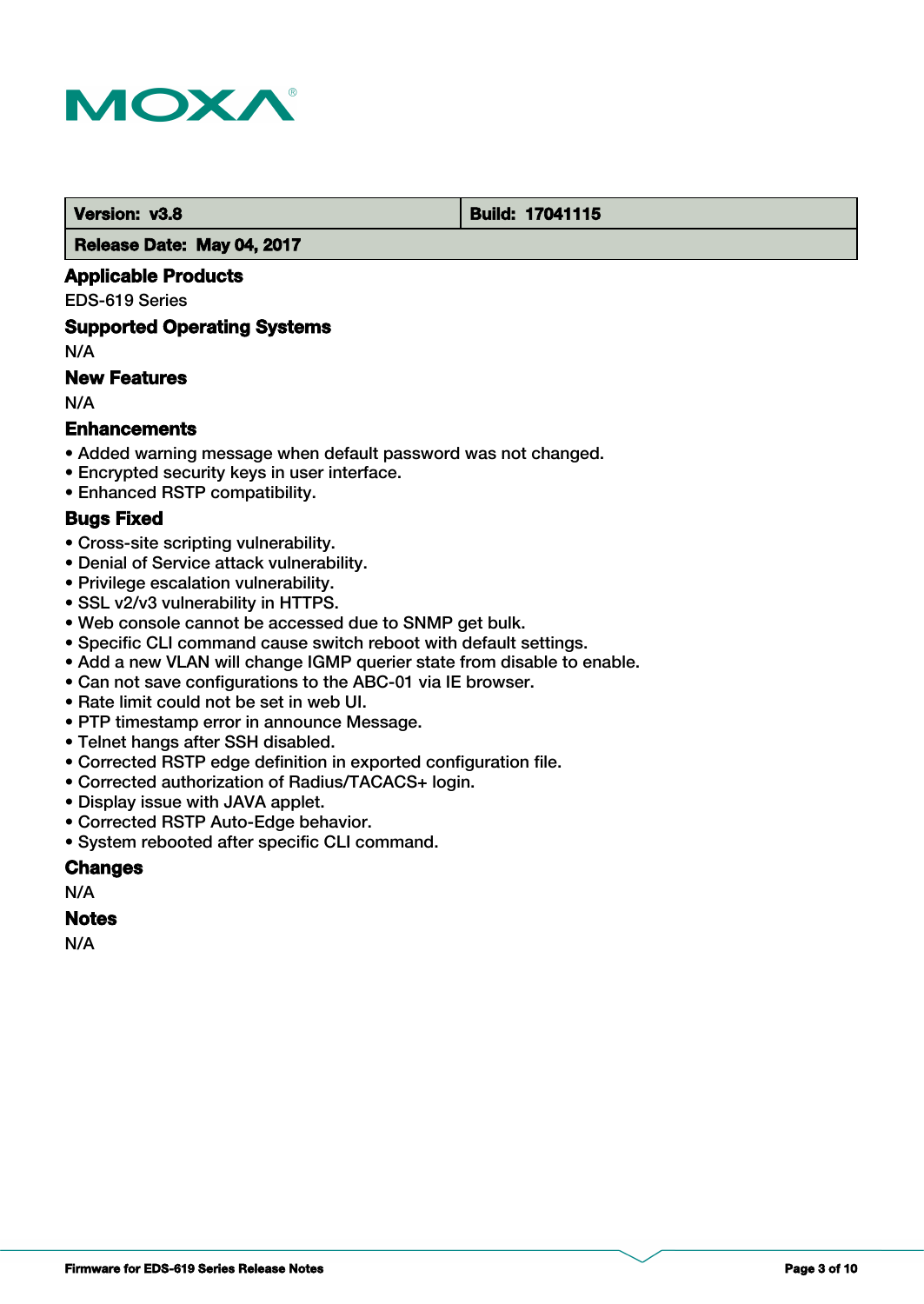

 **Version: v3.4 Build: 15011510** 

 **Release Date: N/A**

# **Applicable Products**

EDS-619 Series

# **Supported Operating Systems**

N/A

# **New Features**

N/A

# **Enhancements**

N/A

## **Bugs Fixed**

• Web user interface displayed errors under Java 8 environments.

### **Changes**

N/A

### **Notes**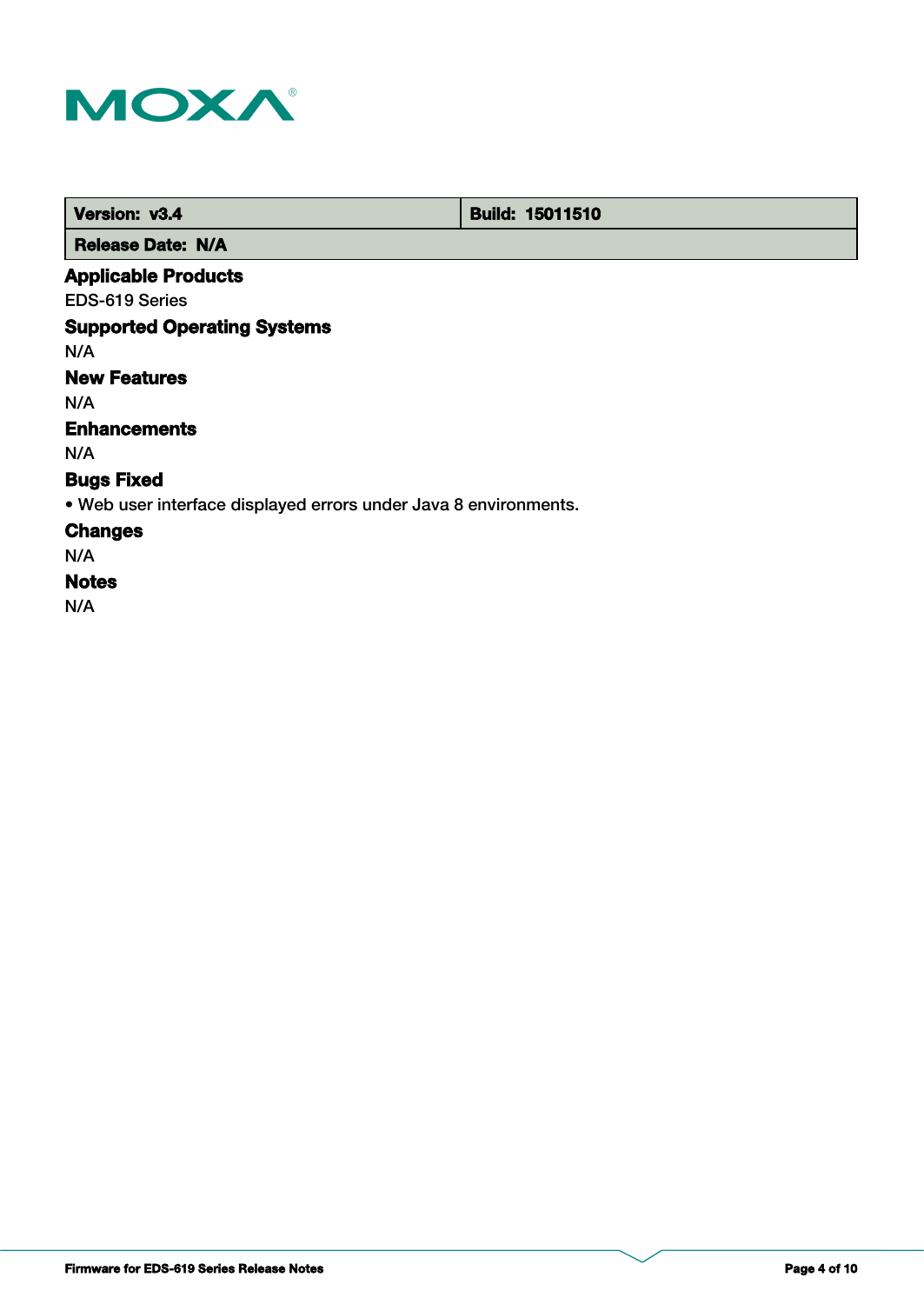

 **Version: v3.3 Build: 13092410** 

 **Release Date: N/A**

# **Applicable Products**

EDS-619 Series

#### **Supported Operating Systems**

N/A

# **New Features**

N/A

### **Enhancements**

- Added web interface for loop-protection enable/disable.
- Added web interface for SSH/SSL key generation.
- Added SNMP MIB for SFP DDM (Diagnostics).
- Added web interface/CLI/SNMP for NTP/SNTP client settings.

#### **Bugs Fixed**

- Login failed in the CLI mode when the password contained a special character.
- Hybrid VLAN lacked SNMP MIB object.
- SFP DDM (Diagnostics) displayed inaccurate values.
- IEEE 1588 PTP did not function correctly.
- Far-end fault failed on 100 M fiber port.
- Importing configurations was restricted if the system name was too long.
- Login authentication failed if the radius server did not support privilege levels assignment.
- DIP switch "Coupler" On/Off malfunctioned.

#### **Changes**

N/A

#### **Notes**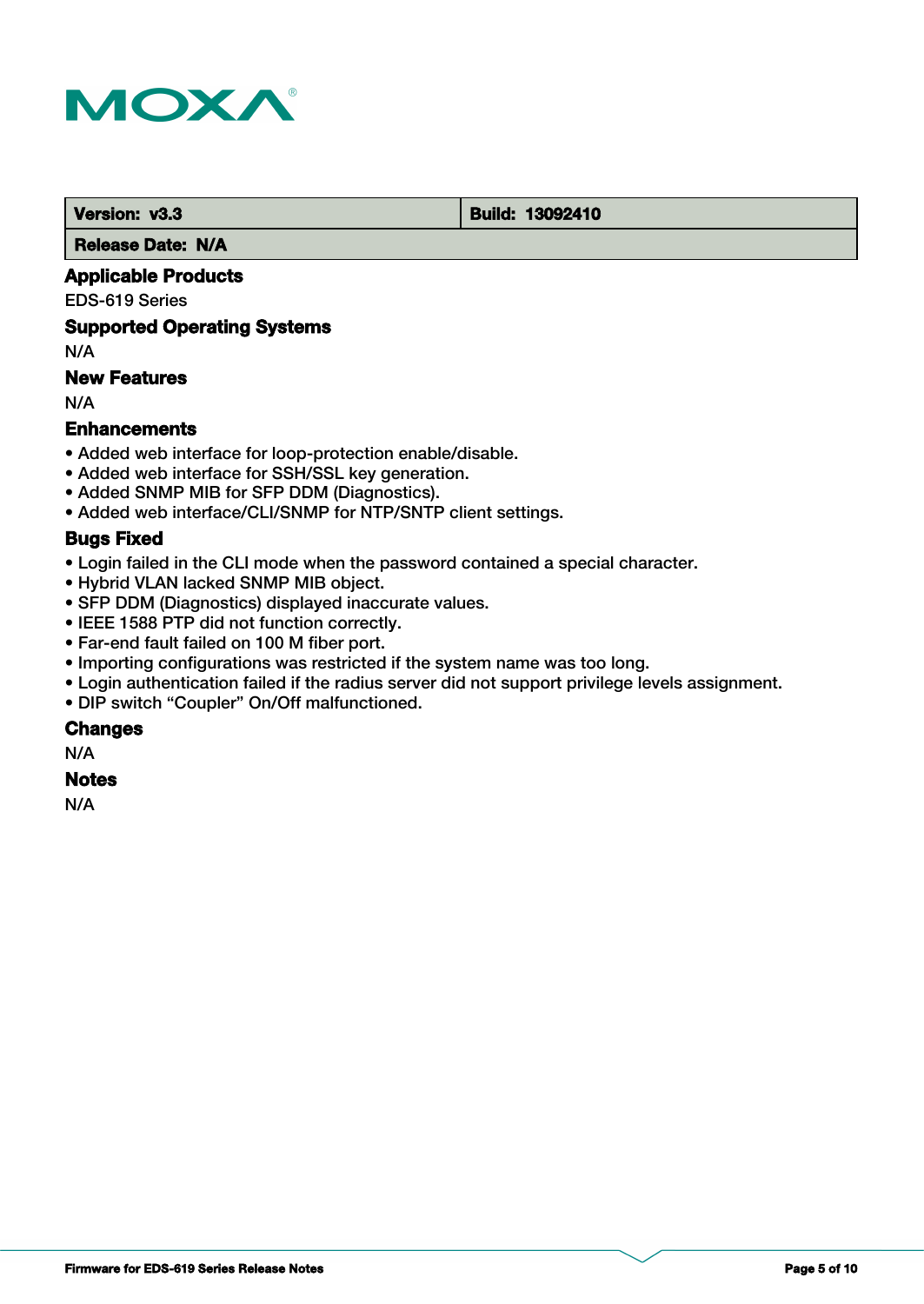

**Version: v3.1 Build: 12092817** 

 **Release Date: N/A**

# **Applicable Products**

EDS-619 Series

### **Supported Operating Systems**

N/A

# **New Features**

N/A

### **Enhancements**

- Passed ODVA EtherNet/IP certificate.
- Added some minor SNMP OIDs.
- Enhanced multicast performance.
- Added version number in MIB file.

# **Bugs Fixed**

- NTP could not synchronize time in default settings.
- NTP client function could not work with Windows XP NTP server.
- Firmware Upgrade Failed when IEEE 802.1x was enabled.
- The Switch rebooted when receiving IGMP v3 packets (commonly used in Windows 7).

#### **Changes**

N/A

#### **Notes**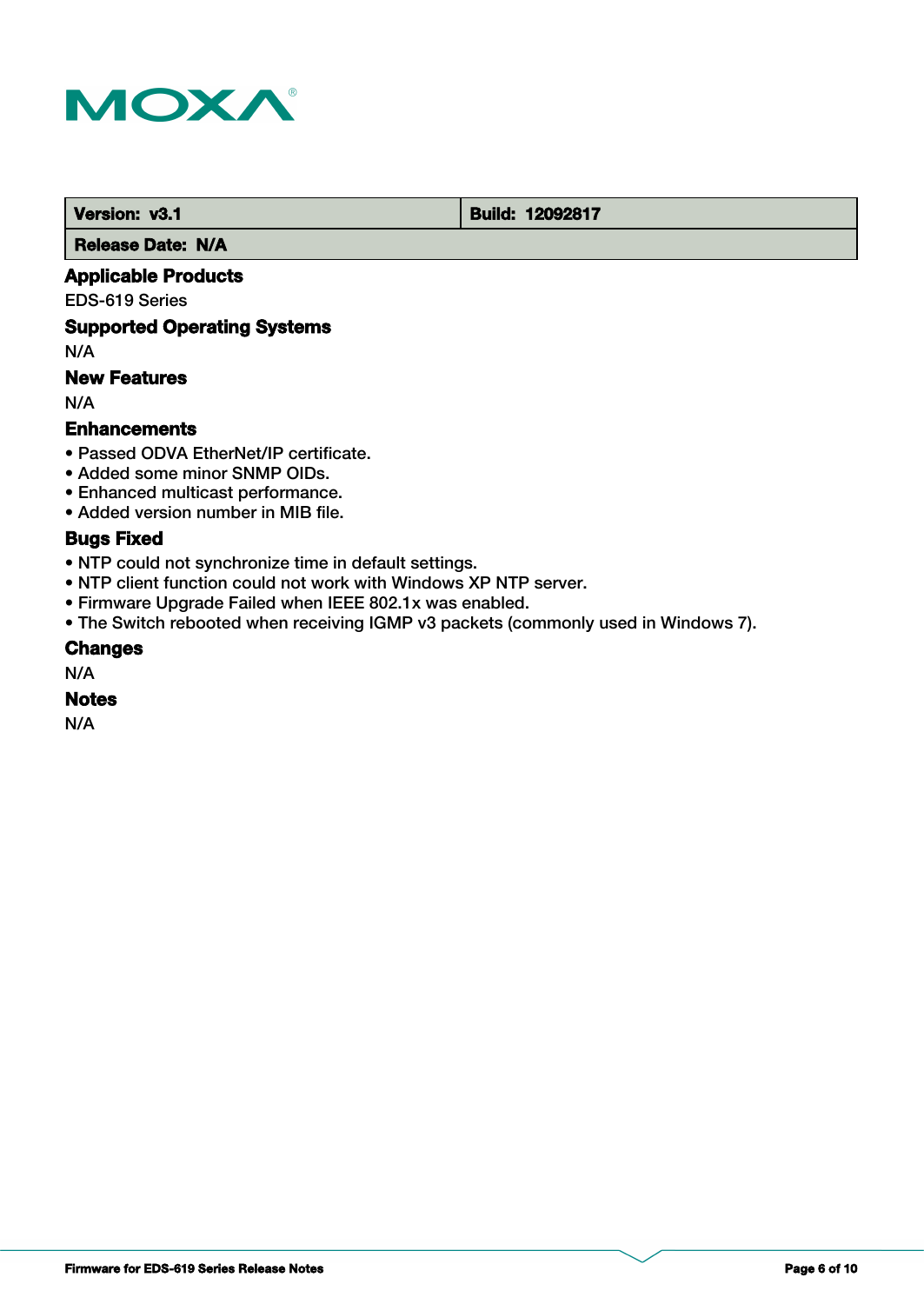

**Version: v3.0** Build: N/A  **Release Date: N/A**

### **Applicable Products**

EDS-619 Series

### **Supported Operating Systems**

N/A

### **New Features**

- RSTP-2004.
- MSTP.
- NTP Server/Client 4.SW 1588 PTPv2.
- $\bullet$  CLI.
- Ethernet/IP.
- Hybrid VLAN.
- Radius/Tacacs+ for both login access and port authentication
- Egress rate limit.
- CPU loading.
- Change IP address without rebooting.
- DHCP Discover retries forever, or retries for a period of time.
- GARP timer adjustment.
- Loop-protection.
- Rate Limit: port disable mode.

#### **Enhancements**

N/A

## **Bugs Fixed**

• Event log display "module 3 & 4 inserted" issue.

#### **Changes**

N/A

#### **Notes**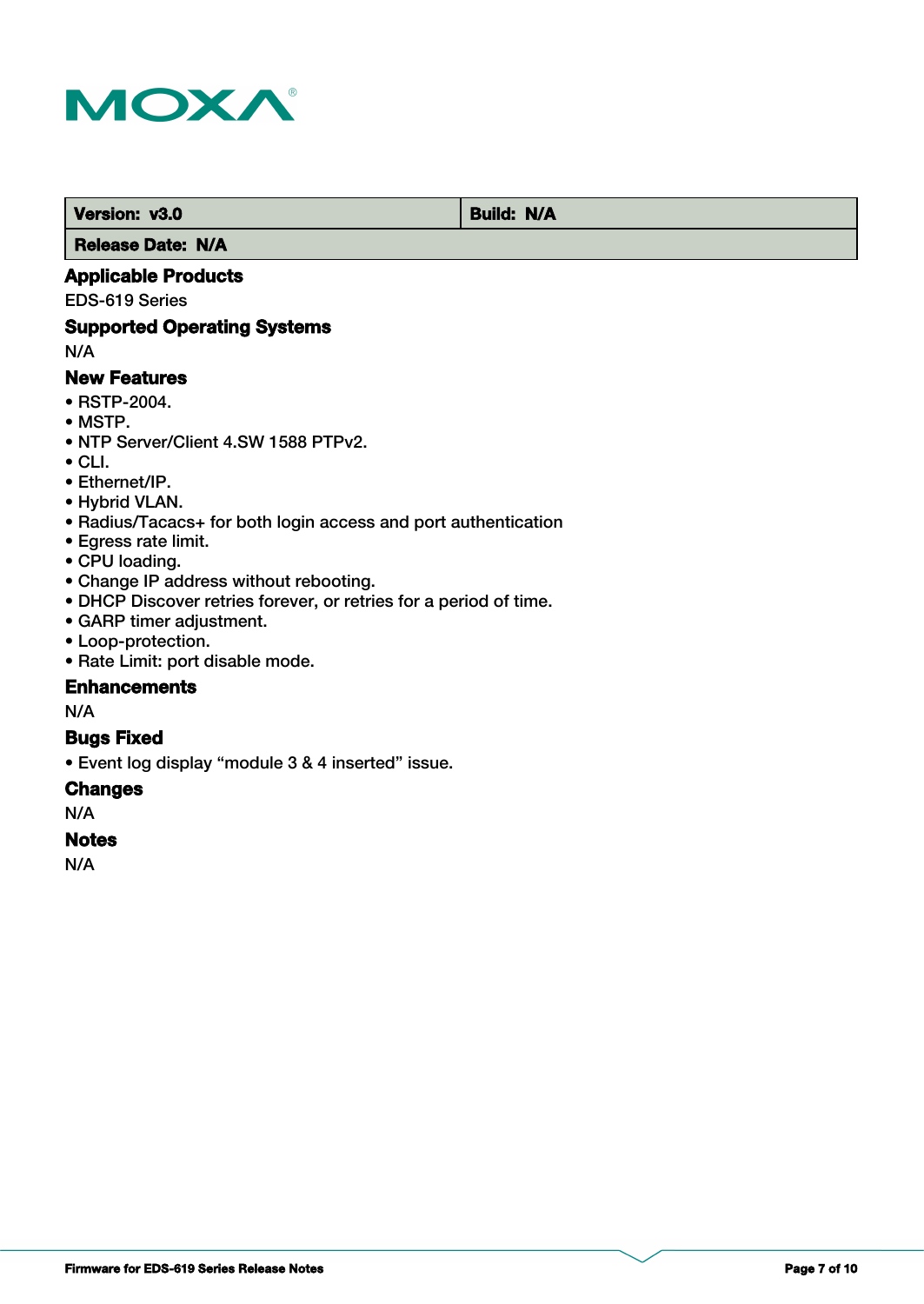

*Version: v1.2* Build: N/A

 **Release Date: N/A**

# **Applicable Products**

EDS-619 Series

### **Supported Operating Systems**

N/A

### **New Features**

• Added hot swap function.

• Supports the CM-600-4TX-PTP module for IEEE 1588 v1/v2 protocol. Please download the latest firmware (1.3 or above) for the CM-600- 4TX-PTP module to avoid any unexpected abnormal functions.

# **Enhancements**

N/A

# **Bugs Fixed**

N/A

### **Changes**

N/A

### **Notes**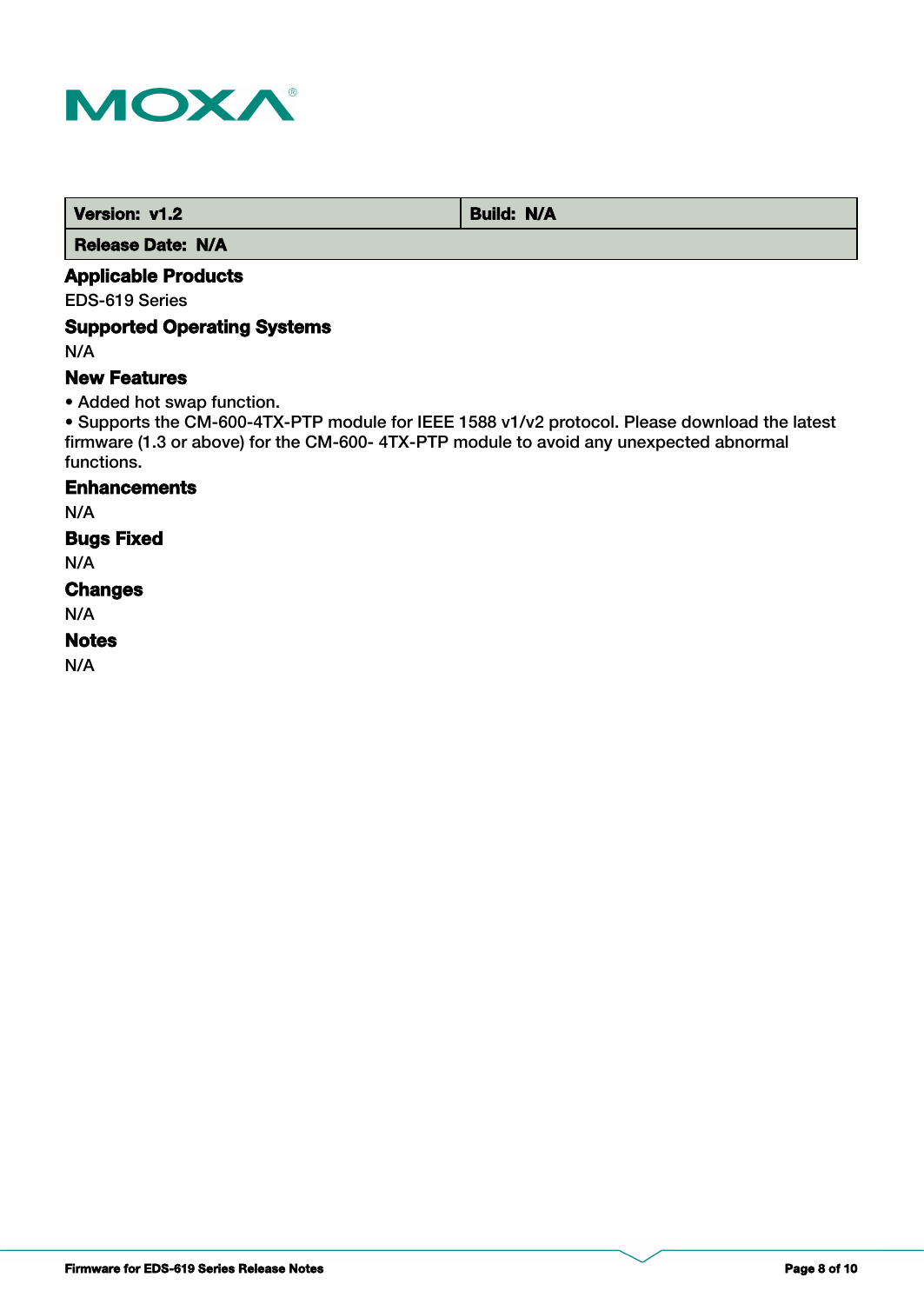

| Version: v1.1            | <b>Build: N/A</b> |
|--------------------------|-------------------|
| <b>Release Date: N/A</b> |                   |

### **Applicable Products**

EDS-619 Series

# **Supported Operating Systems**

N/A

#### **New Features**

• Added hot swappable function for supporting hot-plug interface modules.

**Enhancements**

N/A

# **Bugs Fixed**

- QOS priority control problem within EDS-619 cross switch communication.
- After the time setting of Age Time was changed, the function did not work normally.

#### **Changes**

N/A

#### **Notes**